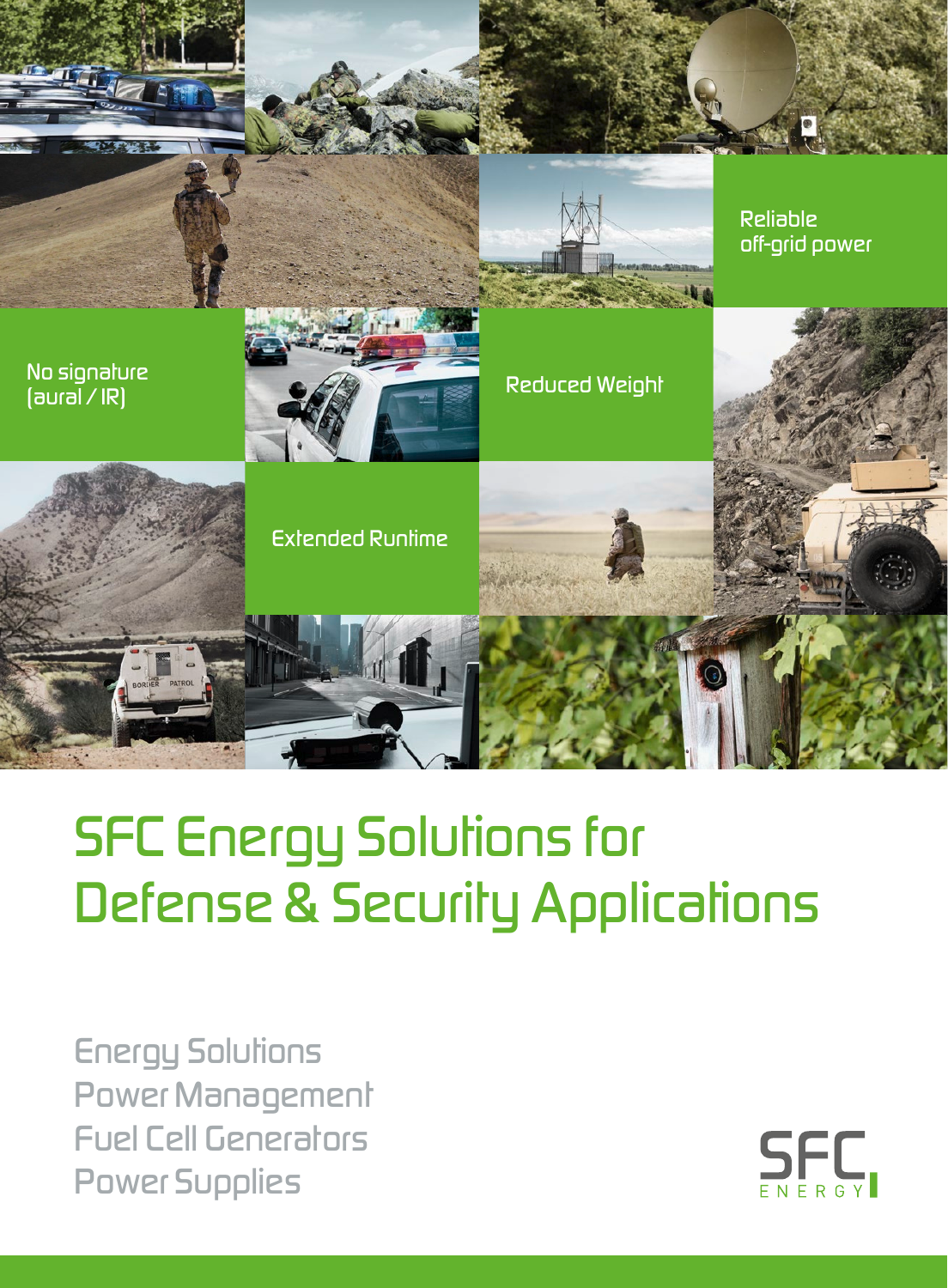### *SFC Power Solutions*

*SFC Energy has developed a complete product portfolio that meets the demanding requirements of military and law-enforcement users. Power Solutions by SFC Energy are based on DMFC (Direct-Methanol-Fuel-Cell) Technology and supply power reliably, lightweight and non-detectable.*

### *Portable Power*

SFC Energy offers small and lightweight power solutions for Special Forces, consisting of fuel cells and a series of power management devices, that can be used to harvest power from different energy sources available in the field. SFC's integrated power solutions can recharge several batteries or power multiple devices simultaneously, reducing the amount of spare batteries, saving weight, increasing flexibility and autonomy.





### *On Board Power*

For silent watch operations, SFC Energy provides fuel cells for vehicle integration. These fuel cells reliably supply electric equipment on board command and multipurpose vehicles, extend mission time and reduce risk of detection through low noise and heat signatures. These fuel cells are available as military ruggedized or as industrial version for law-enforcement use.

### *Remote Power Systems*

SFC's fully integrated energy solutions are available in different power ranges and can be tailored specifically to meet user requirements. They serve as a portable power socket in the field, providing energy for devices such as portable radar systems, data acquisition terminals or optronic devices for long-range, long-term surveillance and targeting.





### *Power Supplies for OEMs*

SFC Energy also develops and produces high-quality and reliable customized power supply systems for OEMs and systems suppliers. These power supplies are produced by SFC's Dutch subsidiary PBF Group B.V. and are developed in close collaboration with the customer. SFC's offering includes DC and AC supply solutions ranging from 20 W to 150 kW, and mains transformers from 5 to 60 kVA.